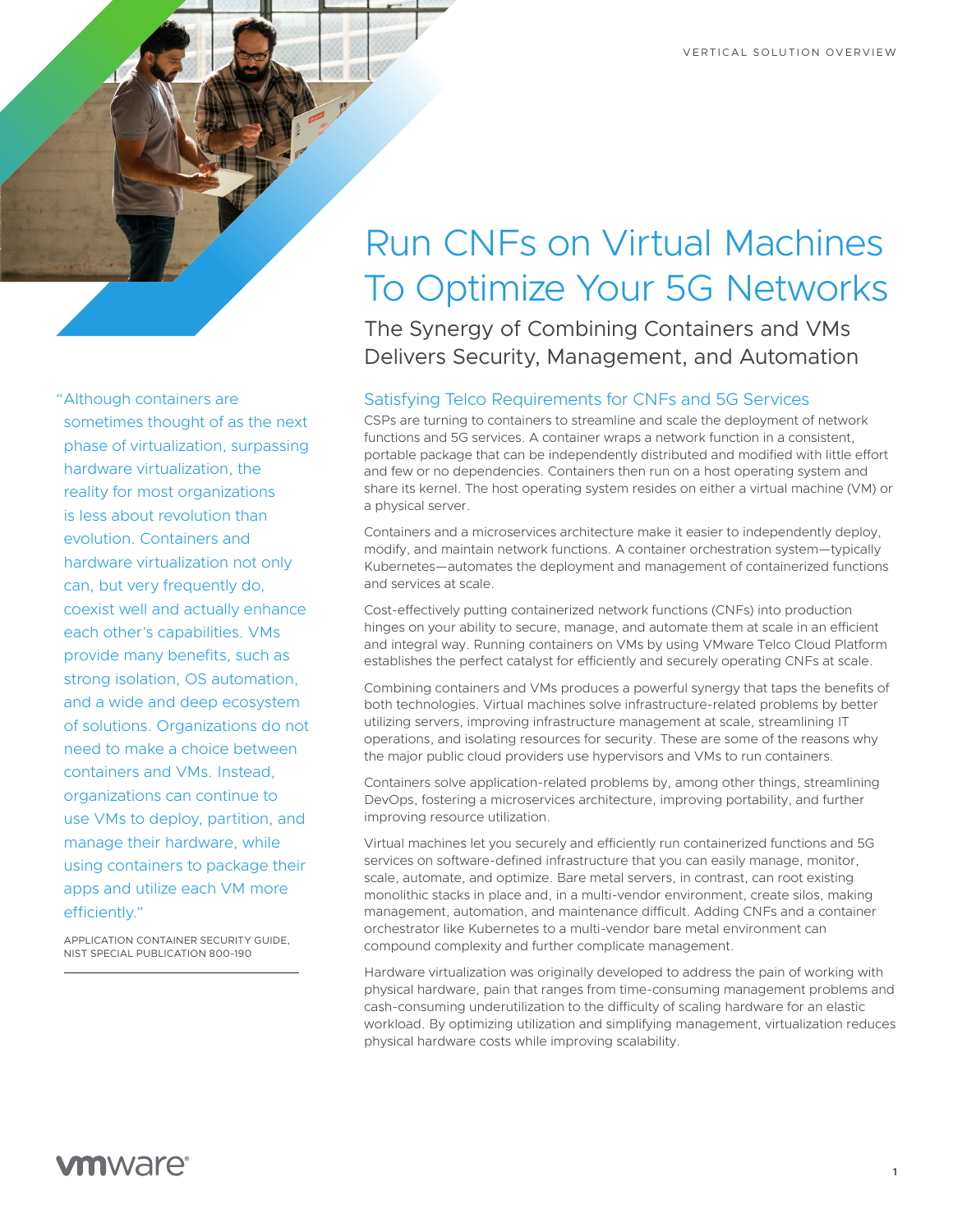#### THE SYNERGY OF CONTAINERS AND VIRTUAL MACHINES

VMs solve infrastructure-related problems by better utilizing servers, improving infrastructure management, and streamlining IT operations.

Containers solve application-related problems by streamlining DevOps, fostering a microservices architecture, improving portability, and further improving resource utilization.

Running containers on VMs produces a synergy that helps CSPs transition from 4G to 5G networks with ease.

"Applications can benefit from the security and performance isolation provided by the VM, and still take advantage of the provisioning and deployment aspects of containers. This approach is quite popular, and is used to run containers in public clouds where isolation and security are important concerns."

*[CONTAINERS AND VIRTUAL MACHINES AT](http://dx.doi.org/10.1145/2988336.2988337)  [SCALE: A COMPARATIVE STUDY](http://dx.doi.org/10.1145/2988336.2988337)*



FIGURE 1: VMware Telco Cloud Platform includes VMware Telco Cloud Automation and VMware Telco Cloud Infrastructure. These products work together to run and manage CNFs and containerized 5G applications on consistent horizontal infrastructure.

For CSPs, performance, security, and management are key factors.

- Studies show that optimizations in the vSphere CPU scheduler for NUMA architectures quash the belief that running containers on VMs comes with a performance tax.
- Noisy neighbor situations can cause interference for co-located containers on physical hardware, and cross-container interference can result from containers sharing the same kernel resources or components.
- Kubernetes on bare metal is unlikely to outperform Kubernetes on VMware vSphere, which uses advanced scheduling algorithms to optimize all workloads. A recent test of vSphere 7 with Kubernetes shows better performance compared with a baremetal Kubernetes node because the VMware hypervisor does a better job at scheduling pods on the right CPUs, thereby reducing random memory accesses.
- Containers alone are inadequate security boundaries; containers do not establish security boundaries and strong isolation as VMs do.
- Running CNFs on bare metal would create a complex patchwork of bolted-on security controls and tools. In contrast, running CNFs on VMs lets you impose security by using built-in mechanisms that can be managed at scale without silos.
- Running containers on physical hardware would resurrect difficult infrastructure management and operational problems that virtualization solved years ago.
- Operating containers in production requires lifecycle management, high availability, resource management, data persistence, networking, and automation.

Using VMware Telco Cloud Platform to run and automate CNFs on virtual machines instead bare metal satisfies the complete set of operational, management, and security requirements for deploying CNFs in production.

# **Performance**

Many of the studies that compare the performance of containers on VMs and bare metal overlook the integral requirements of securing and managing containers in a real-world environment. Studies that consider performance in a real-world context take into account such integral requirements as security and lifecycle management.

The CPU scheduler of VMware ESXi™ enables the hypervisor to provide equivalent or better overall workload performance for containers than multi-purpose Linux operating systems running on physical hardware.

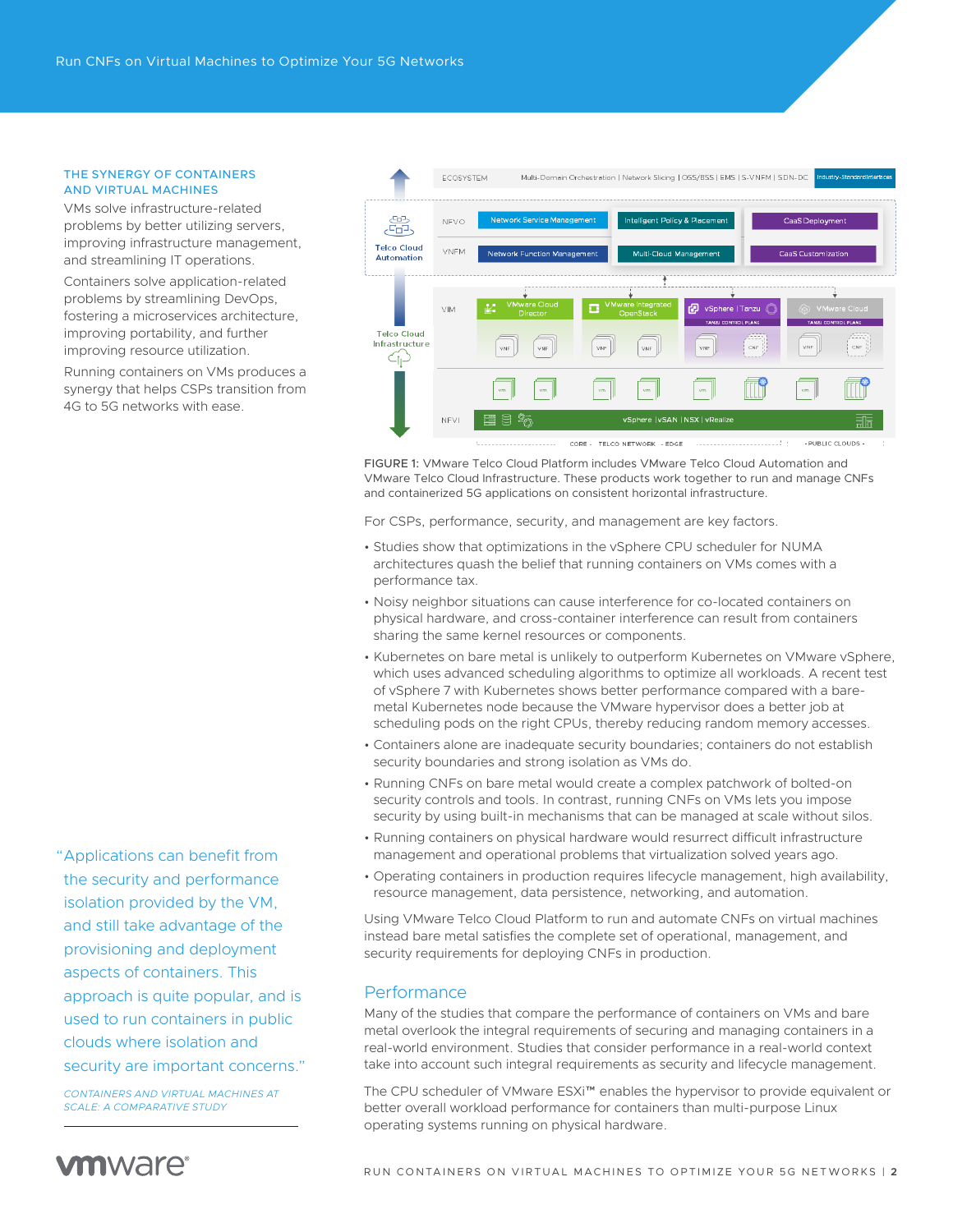"While network virtualization presents risk, it also allows advanced and flexible network protections. For this reason, a well-built virtualised network can be more secure and resilient than an equivalent network built on dedicated hardware."

*[SECURITY ANALYSIS FOR THE UK TELECOM](https://www.ncsc.gov.uk/report/summary-of-ncsc-security-analysis-for-the-uk-telecoms-sector)  [SECTOR: SUMMARY OF FINDINGS](https://www.ncsc.gov.uk/report/summary-of-ncsc-security-analysis-for-the-uk-telecoms-sector)*, NATIONAL CYBER SECURITY CENTRE, JANUARY 2020

A *[comparative study by VMware](https://www.vmware.com/content/dam/digitalmarketing/vmware/en/pdf/techpaper/performance/docker-vsphere65-weathervane-perf.pdf)* shows that an enterprise web application can run in Docker containers on vSphere 6.5 with better performance than Docker containers on bare metal, largely because of optimizations in the vSphere CPU scheduler for nonuniform memory access (NUMA) architectures, quashing the belief that running containers on VMs comes with a performance tax.

A *[recent test of vSphere 7 with Kubernetes](https://blogs.vmware.com/performance/2019/10/how-does-project-pacific-deliver-8-better-performance-than-bare-metal.html)* shows better performance compared with a bare-metal Linux Kubernetes node. vSphere native pods, isolated by the hypervisor, can achieve up to 8 percent better performance than pods on a bare-metal Linux Kubernetes node.

By using virtual machines, you can easily select the container host operating system that works best for the performance demands of your CNF. On vSphere, one example is Photon OS, a security-hardened minimalist operating system for containers. Its Linux kernel is optimized for performance on vSphere, and it supports new devices such as ARM64 (Raspberry Pi 3) to, for instance, help enable IoT apps at edge sites.

#### **Security**

In contrast to using bare metal, running containers on VMs improves your ability to secure them and manage their security at scale. Security for CNFs involves container images, the containers themselves, their orchestration system, and their interfaces with the network and other services. Three governmental bodies have produced or are preparing security standards for containers or 5G services and functions:

- 1. National Institute of Standards and Technology (NIST)
- 2. National Cyber Security Centre (NCSC) of the U.K.
- 3. European Commission

In September 2017, the National Institute of Standards and Technology (NIST) published its *[Application Container Security Guide](https://doi.org/10.6028/NIST.SP.800-190)*, also known as NIST Special Publication 800-190. It exposes several fundamental areas of concern with containers:

- Degree of isolation
- Operating system management and configuration
- Orchestration systems without adequate protection
- Containers alone are inadequate security boundaries

Containers are not miniature VMs, and containers do not establish security boundaries as VMs do. An important implication of the Application Container Security Guide is to run containerized functions on virtual machines: Containers, the guide says, "do not offer as clear and concrete of a security boundary as a VM. Because containers share the same kernel and can be run with varying capabilities and privileges on a host, the degree of segmentation between them is far less than that provided to VMs by a hypervisor."

To run containers that properly isolate tenants on physical Linux hosts, you would need to run different tenants on separate physical machines. The likely outcome is either low resource utilization stemming from fragmentation or overly high utilization leading to long wait times for using new hardware. The major cloud providers, such as Google and Amazon Web Services (AWS), typically isolate the container workloads of tenants by using separate VMs.

Containers or the operating system of a physical host can easily be misconfigured, increasing the attack surface and the level of risk. "Carelessly configured environments can result in containers having the ability to interact with each other and the host far more easily and directly than multiple VMs on the same host," the NIST Application Container Security Guide says.

#### INTRINSIC SECURITY

With the VMware Telco Cloud, security is intrinsic—integrated with the software and built into the infrastructure so that security is programmable, automated, adaptive, and context-aware. Intrinsic security improves visibility, reduces complexity, and focuses your defenses by enabling you to apply and automate adaptive security measures like microsegmentation in the right place.

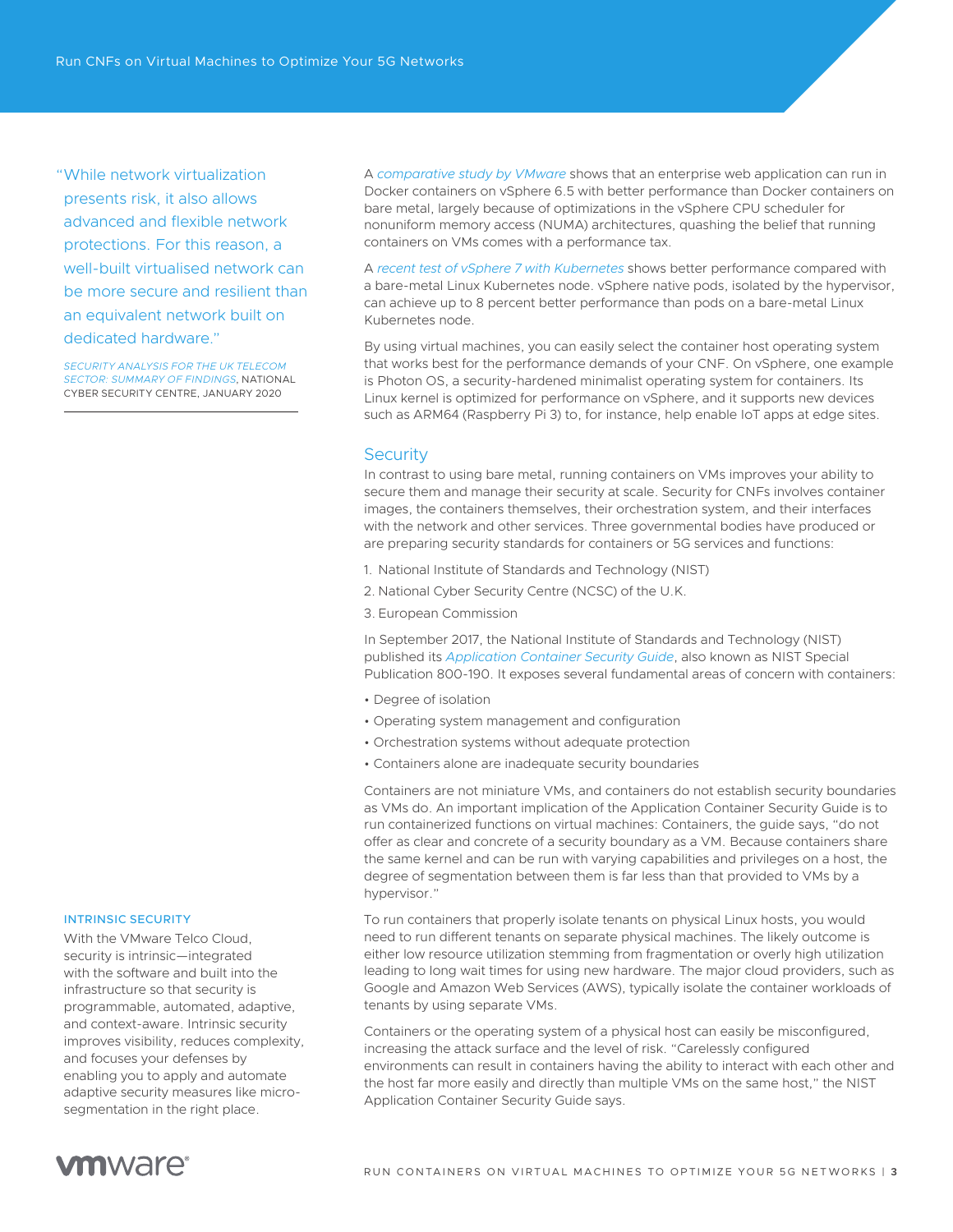#### VMWARE TELCO CLOUD PLATFORM AT A GLANCE

VMware Telco Cloud Platform™ enables CSPs to rapidly deploy and efficiently operate multi-vendor CNFs and VNFs with agility and scalability across 5G networks. The platform includes VMware Telco Cloud Infrastructure™ and VMware Telco Cloud Automation™.

VMware Telco Cloud Infrastructure supplies infrastructure as a service (IaaS) and containers as a service (CaaS) with VMware vSphere® and VMware NSX-T™ Data Center.

VMware Telco Cloud Automation centralizes the provisioning and management of Kubernetes clusters and other resources. VMware Tanzu Standard for Telco provides a carriergrade Kubernetes distribution with telco extensions to manage and orchestrate CNFs at scale.

#### KEY BENEFITS

- Deploy virtual network functions (VNFs) and CNFs on consistent horizontal infrastructure
- Quickly provision and optimize Kubernetes clusters on demand
- Manage CNFs at scale
- Optimize the placement of xNFs
- Automate lifecycle management of Kubernetes clusters, network functions, and services
- Follow a reference architecture from VMware to implement a solution that works best for your requirements
- Add optional components, including VMware vRealize® Suite, VMware vSAN™, VMware Telco Cloud Operations, and a VIM — either VMware Cloud Director or VMware® Integrated OpenStack

#### LEARN MORE

For more information about VMware Telco Cloud Platform, call 1-877- VMWARE (outside North America, dial +1-650-427-5000) or visit *[https://telco.](http://telco.vmware.com/) [vmware.com/](http://telco.vmware.com/)*

In contrast, the abstraction, automation, and isolation of an operating system running on a VM in a hypervisor reduces the attack surface and decreases the risk of a breach.

Mitigating security risks in a complex multi-cloud environment that mixes 4G and 5G as well as VNFs and CNFs requires security to be built into the networking fabric, the stack, and the management systems. Otherwise, managing security will spiral out of control with too much complexity, too many silos, and too many security tools.

Security that is built into the software and infrastructure improves visibility, reduces complexity, and focuses your defenses by enabling you to apply and automate adaptive security measures like micro-segmentation in the right place.

Running CNFs on bare metal would create a complex web of bolted-on security controls and tools. In contrast, running CNFs on virtual machines lets you impose security by using built-in, proven mechanisms that can be managed en masse, at scale, and without silos.

For more information on protecting telecommunications infrastructure with *[build-in](https://telco.vmware.com/content/dam/digitalmarketing/vmware/en/pdf/microsites/telco/vmware-telco-security-solution-overview.pdf)  [security measures](https://telco.vmware.com/content/dam/digitalmarketing/vmware/en/pdf/microsites/telco/vmware-telco-security-solution-overview.pdf)*, see *[Intrinsic Security for Telco Clouds at the Dawn of 5G](https://telco.vmware.com/content/dam/digitalmarketing/vmware/en/pdf/microsites/telco/vmware-telco-security-whitepapers.pdf)*.

## Infrastructure and Lifecycle Management

Running containers on physical hardware would resurrect difficult infrastructure management and operational problems. Kubernetes can manage containerized functions and services, not the underlying infrastructure on which they are running. If you use physical hardware as the underlying infrastructure, you must address numerous requirements while avoiding the creation of difficult-to-manage silos:

- Infrastructure deployment and configuration
- Patching, updating, and upgrading
- Backup and disaster recovery
- Logging and monitoring

Multiple infrastructure silos can duplicate teams, tooling, and processes. Rather than driving focused innovation on a single platform, IT ends up repeatedly performing the same tasks. By running containers on physical hosts, many of the old problems that virtualization solved would come back to plague IT.

A VMware software-defined data center (SDDC) with VMware Telco Cloud Platform solves these problems with a comprehensive, flexible solution that uses the power of automation to deploy and manage multiple Kubernetes clusters as well as to patch and upgrade the container host operating system. The platform's multi-layer lifecycle management automates the provisioning and management of all the layers of the telco cloud, including virtual machines, to reduce costs.

#### **Scalability**

Hypervisors were originally developed to address the pain of working with physical hardware, pain that ranges from time-consuming management problems and cashconsuming underutilization to the difficulty of scaling hardware for a developer environment or an application's expanding workload. By optimizing utilization, virtualization lets you reduce physical hardware costs while improving scalability.

If IT operations deploys a bare-metal server with a container runtime to which developers can push their containers, scaling the system is difficult and time consuming: You would have to add another bare-metal server, install a container runtime on it, manually hook the server up to the network, and connect the runtime to a container orchestration engine.

In contrast, with a hypervisor, you can quickly connect a new bare-metal server to the

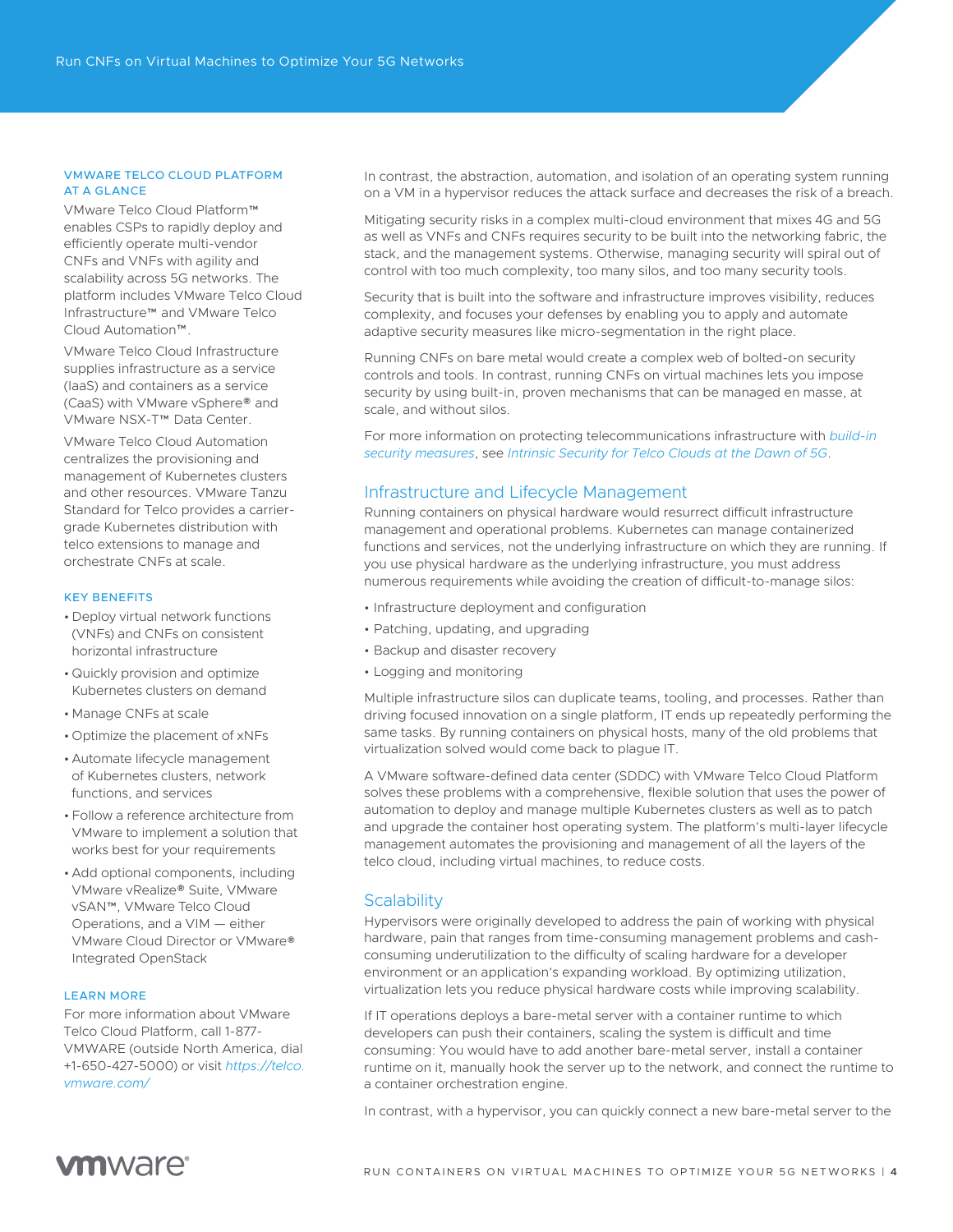#### TELCO-GRADE KUBERNETES

The CaaS functionality of VMware Telco Cloud Platform simplifies the operation of Kubernetes for multi-cloud deployments, centralizing management and governance for clusters. The platform provides telco-grade CaaS enhancements, such as the following:

- Multus to attach multiple container networking interfaces to Kubernetes pods through its plugins
- Topology Manager to optimally allocate CPU memory and device resources on the same NUMA node to support performance-sensitive applications
- •Kubernetes cluster automation to simplify deployments and management of Kubernetes master and worker nodes.

With these enhancements, CSPs can take advantage of a telco-grade Kubernetes platform to address emerging 5G use cases.

container domain. The ease of scalability that comes with virtualization is one of the reasons major public cloud providers use hypervisors to run their container services.

# Resource Management

Kubernetes provides powerful quality-of-service (QoS) mechanisms to share a cluster between teams running different workloads. Running Kubernetes clusters on vSphere complements the QoS mechanisms of Kubernetes, especially when the workloads require strong workload isolation. The advanced scheduling and dynamic resource management of vSphere help reclaim and share unused resources. The resource management capabilities of vSphere include dynamic rebalancing, resource pools, shares, reservations, limits, and safe overcommitment. All these capabilities empower you to run traditional and containerized workloads on common infrastructure while ensuring optimal performance and preventing interference.

VMware Telco Cloud Platform extends resource management to telco-specific networks through powerful intent-based placement and dynamic resource allocation with late binding to optimize a Kubernetes cluster for a given CNF.

# Storage and Data Persistence

Although many containerized applications are stateless, the drive to port network functions to containers is generating requirements to furnish containerized stateful apps with host-local, shared-nothing storage for data persistence across hosts.

Managing physical storage devices, however, is a painful, manual process often worsened by service-specific workflows. Adding new SSDs to expand capacity is inefficient. Different technologies and processes across infrastructure silos can complicate the situation, and dedicating physical hardware to an app is uneconomical.

A single software-driven model that works for network functions and services, whether containerized or not, radically simplifies storage management, operations, troubleshooting, capacity expansion, and storage operations like backup and disaster recovery. By providing a distributed, shared-nothing storage abstraction, VMware vSAN simplifies storage operations and consolidates workloads on the same storage infrastructure. For both virtual machines and containers, virtualized storage not only hides the complexity of adding storage capacity but also makes the task much easier.

# Container Networking for Kubernetes Clusters

NSX-T Data Center supplies Kubernetes clusters with advanced container networking, security policies, and micro-segmentation. It also furnishes networking between CNFs and VNFs. You can quickly deploy networks on demand with micro-segmentation and virtualized load balancing and ingress services. Multus lets you establish multiple network interfaces for Kubernetes pods to address 5G telco use cases with containers. VMware Telco Cloud Platform extends the following performance features to CNFs:

- Data Plane Development Kit, or DPDK, accelerates data-intensive workloads.
- NSX managed Virtual Distributed Switch in Enhanced Data Path mode (N-VDS (E)) that leverages DPDK techniques to provide fast virtual switching fabric on vSphere.
- N-VDS to offload data plane traffic onto a physical NIC to further improve the Enhanced Data Path performance of NSX-T. This capability increases throughput, reduces latency, and scales performance.
- Improved performance through multi-tiered routing and huge pages with the increased access efficiency of translation lookaside buffers.
- A bare-metal NSX Edge cluster acts as an edge router that connects to a physical router to improves performance, increases throughput, and speeds up failover.